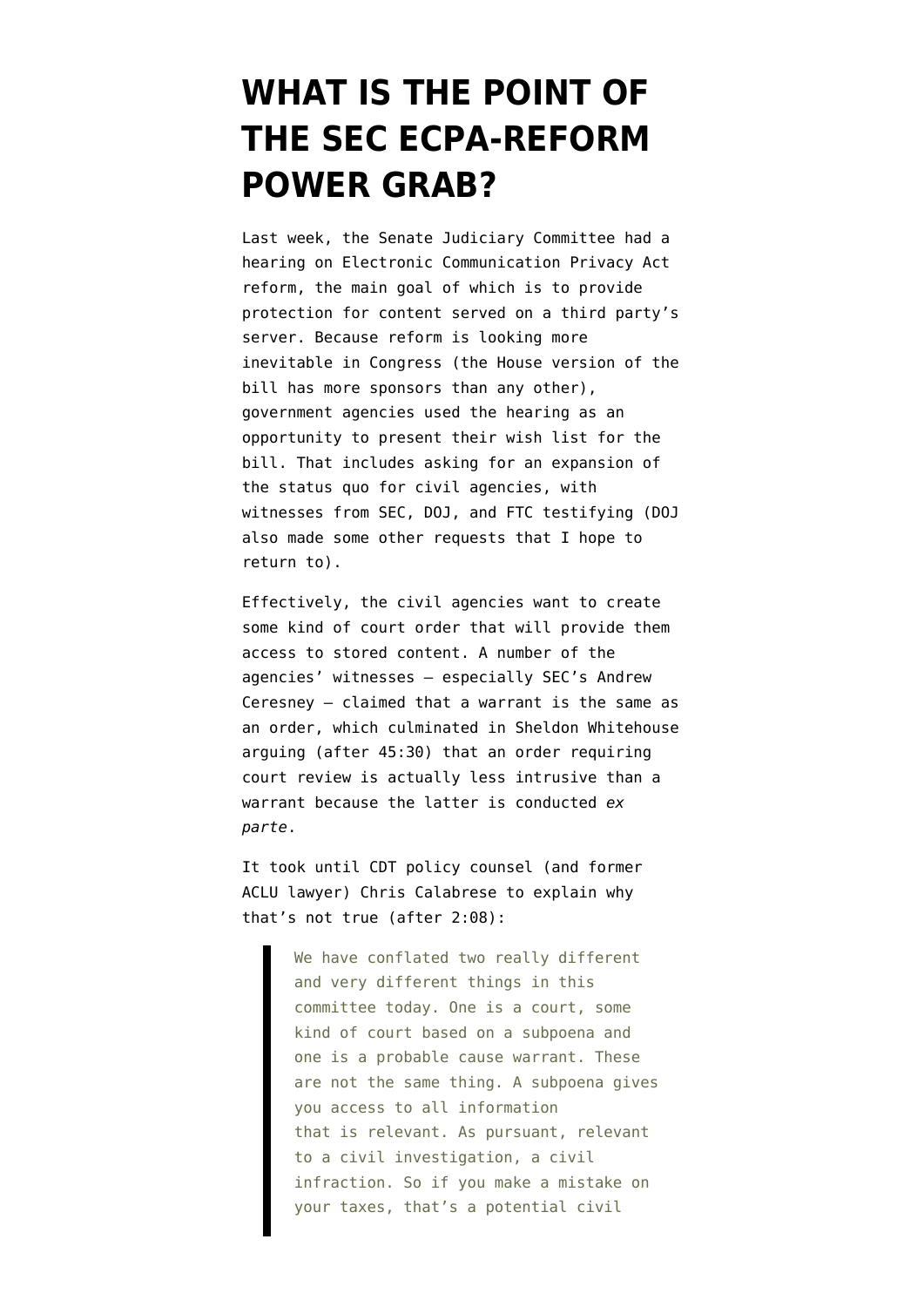infraction. Nothing that has been put forward by the SEC would do anything but be a dramatic expansion of their authority to get at ordinary people's in-boxes. Not just the subjects of investigation, but ordinary folks who may be witnesses. Those people would have the–everything in their in-boxes that was relevant to an investigation, so a dramatic amount of information, as opposed to probable cause of evidence of a crime. That's a really troubling privacy invasion.

I'm utterly sympathetic with Calabrese's (and [the EFF's\)](https://www.eff.org/deeplinks/2015/09/secs-power-grab-civil-agencies-try-weaken-ecpa-reform-legislation) argument that the bid for some kind of civil investigative order is a power grab designed to bypass probable cause.

But I wonder whether there isn't another kind of power grab going on as well — a bid to force banks to be investigated in a certain kind of fashion.

It was really hard, to begin with, to have former and (presumably) future Debevoise & Plimpton white collar defense attorney Andrew Ceresney to talk about how seriously SEC takes it job of "the swift and vigorous pursuit of those who have broken the securities laws through the use of all lawful tools available to us," as he said in [his testimony](http://www.judiciary.senate.gov/imo/media/doc/09-16-15%20Ceresney%20Testimony.pdf) and during the hearing. There's just been no evidence of it.

Moreover, as Ceresney admitted, SEC hasn't tried to obtain email records via an order since the [US v. Warshak](https://www.google.com/url?sa=t&rct=j&q=&esrc=s&source=web&cd=4&cad=rja&uact=8&ved=0CD4QFjADahUKEwiiiNPQ3YrIAhXWgJIKHfowAFY&url=http%3A%2F%2Fwww.ca6.uscourts.gov%2Fopinions.pdf%2F10a0377p-06.pdf&usg=AFQjCNEkEIlqmwc7HVb55mm6qfRASklYRg&sig2=rIY2I0eMSfL_vLtPbMpvOg&bvm=bv.103073922,d.aWw) decision required a warrant in the 6th Circuit, even though SEC believes its approach — getting an order but also providing notice to the target  $-$  isn't governed by Warshak. As SEC Chair Mary Jo White (another revolving door Debevoise & Plimpton white collar defense attorney) [said](http://www.nationaljournal.com/tech/2015/04/16/SEC-Reveals-Doesnt-Use-Email-Snooping-Power-Defends) earlier this year,

> "We've not, to date, to my knowledge, proceeded to subpoena the ISPs," White said. "But that is something that we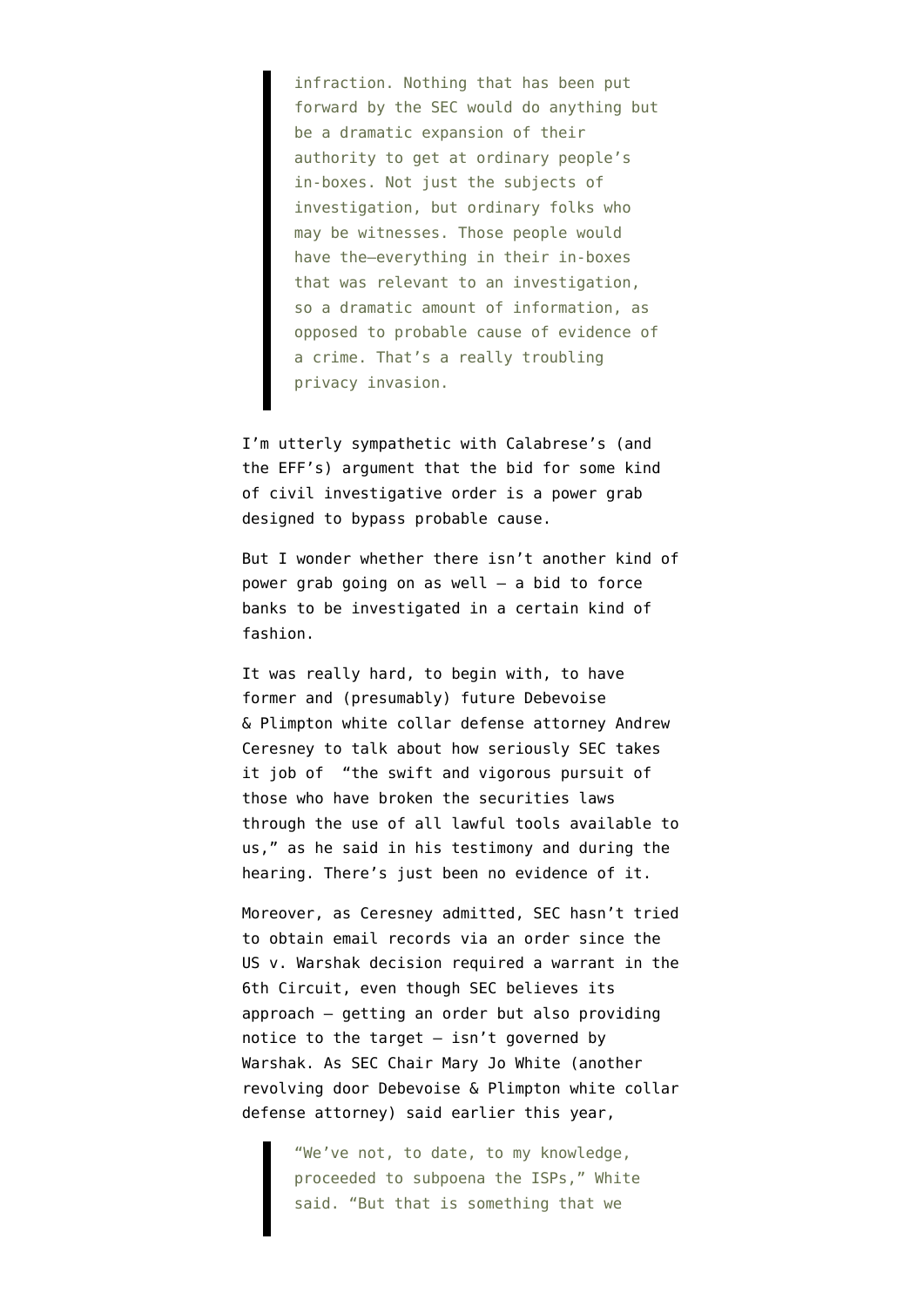think is a critical authority to be able to maintain, done in the right way and with sufficient solicitousness."

For five years, the SEC hasn't even tried to use this authority, all while insisting they needed it — even while promising they would remain "solicitous," if there were any worries about that.

Claims that the SEC needed such authority might be more convincing if SEC was actually pursuing crooks, but there's little evidence of that.

Which is why I'm interested in this passage, from a letter White sent to Pat Leahy in April 2013 and appended to Ceresney's testimony, explaining why SEC can't have DOJ obtain orders for this material.

> DOJ only has authority to seek search warrants to advance its own investigations, not SEC investigations. Thus, the Commission cannot request that the DOJ apply for a search warrant on the SEC's behalf. Second, many SEC investigations of potential civil securities law violations do not involve a parallel criminal investigation, and thus there is no practical potential avenue for obtaining a search warrant in those cases. The large category of cases handled by the SEC without criminal involvement, however, have real investor impact, and are vital to our ability to protect- and, where feasible, make whole – harmed investors.

The only times when SEC would need their fancy new order is if the subject of an investigation refuses to turn information voluntarily, and the threat that they could obtain an order anyway is, according to Ceresney, they key reason SEC wants to maintain this authority (though he didn't argue the apparent absence of authority has been responsible for SEC's indolence over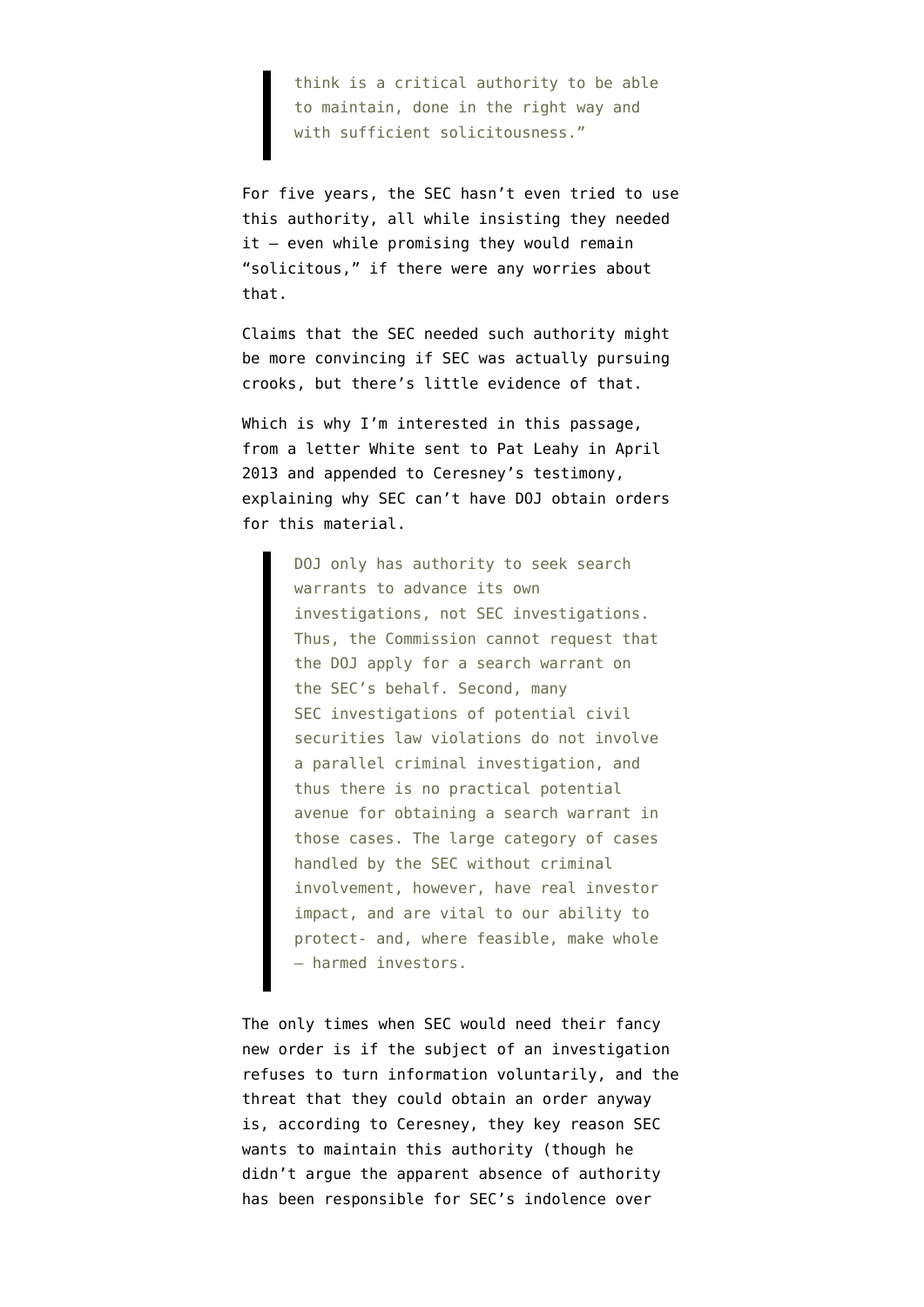the last 5 years). But that act, refusing to cooperate, would get companies more closely into criminal action and — especially under [DOJ's](https://assets.documentcloud.org/documents/2393039/justice-dept-memo-on-corporate-wrongdoing.pdf) [purportedly new policy](https://assets.documentcloud.org/documents/2393039/justice-dept-memo-on-corporate-wrongdoing.pdf) of demanding that companies offer up their criminal employees into real risk of forgoing any leniency for cooperation. But White is saying (or was, in 2013, when it was clear Eric Holder's DOJ wasn't going to prosecute) that SEC can't ask DOJ to subpoena something because that would entail a potentially criminal investigation.

Well yeah, that's the point.

Then add in the presumption here. One problem with prosecuting corporations is they hide their crimes behind attorney-client and trade secret privileges. I presume that's partly what Sally Yates meant in her new "policy" memo, noting that investigations require a "painstaking review of corporate documents … which may be difficult to collect because of legal restrictions." SEC's policy would be designed for maximal privilege claims, because it would involve the subject in the process.

> If the legislation were so structured, an individual would have the ability to raise with a court any privilege, relevancy, or other concerns before the communications are provided by an ISP, while civil law enforcement would still maintain a limited avenue to access existing electronic communications in appropriate circumstances from ISPs.

Other criminals don't get this treatment. Perhaps the problems posed by financial crime as well as the necessity for broader relevancy based evidence requests — are unique, though I'm not sure I buy that.

But that does seem to be a presumption behind this SEC power grab: retention of the special